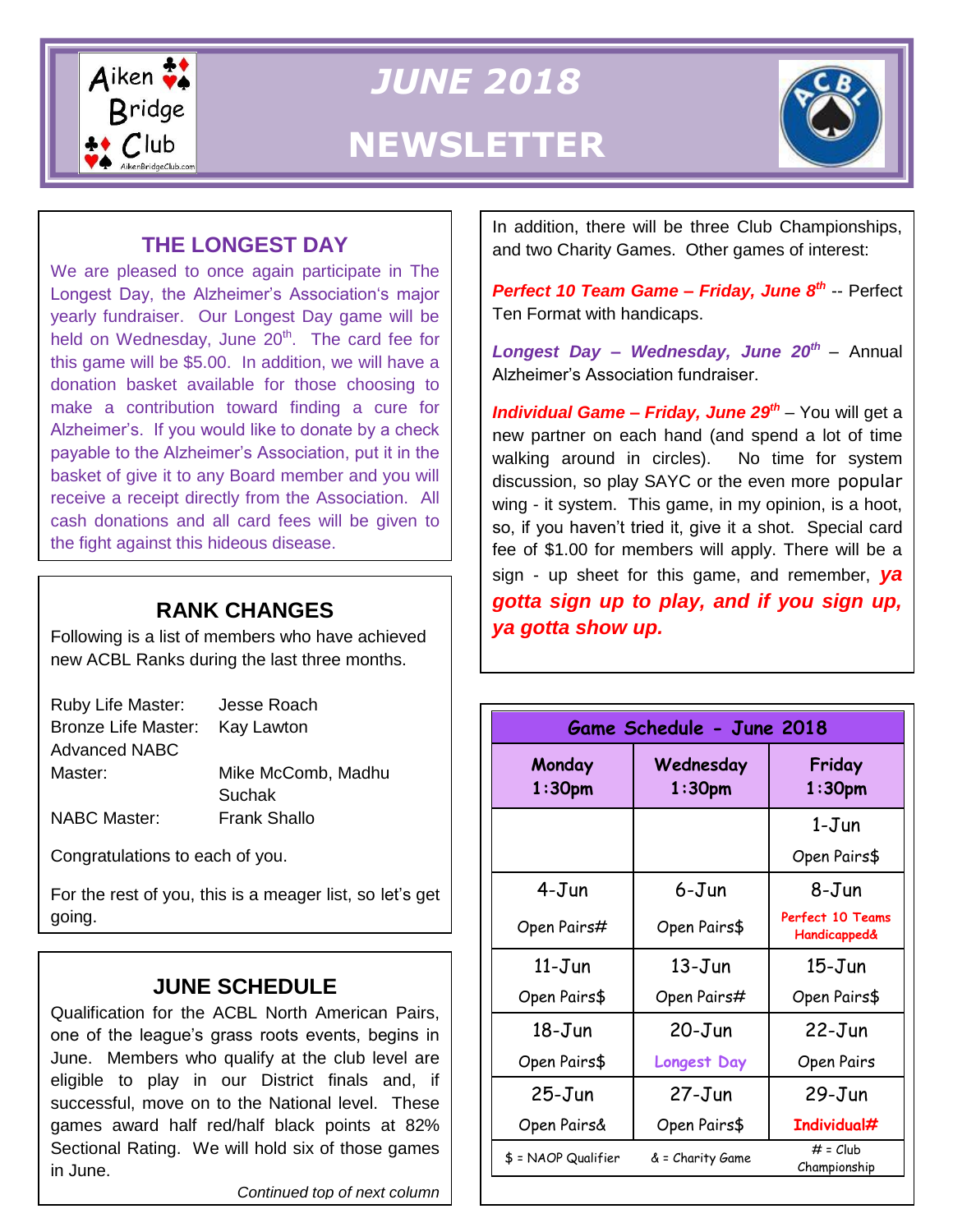## **BOARD MEETING REPORT**

The latest meeting of your Board was held on May 16<sup>th</sup>. Following is a brief summary of the meeting.

**September Sectional** -- We have assembled the same band of characters to bust their butts for this year's Sectional to be held September 28<sup>th</sup> to 30<sup>th</sup>. Front women and vocalists – Pat B and Shela, arrangements and guitar – Cathie, Jesse on drums, and Ron is the basest. I'm pretty sure this is the farewell concert for most of this group, so please make plans to attend early and often. Want to help? Don't worry, we will be asking for all the help we can get.

**Club Closed for Augusta Regional** -- The club will be closed Wednesday, August 28<sup>th</sup> through Monday, September 3<sup>rd</sup>, 2018 in support of the Augusta Regional Bridge Tournament at the Marriott Hotel. Club games will resume Wednesday, September 5th.

**Teaching Program** -- In the never ending battle to come up with a teaching program, we will look into renting a room at the Odell Weeks Center on a few Tuesdays or Thursdays to discuss the hands from the previous day's game. The program may evolve into lessons about specific bidding treatments, such as Bergen Raises, Puppet Stayman, Four Suit Transfers, etc., depending on the response to the program. There will be a sign up sheet to see if anyone is interested.

**Holiday Party** -- The Reserve Club at Woodside will once again be the venue for our Holiday Party. The event, consisting of bridge followed by dinner will be held on Wednesday, December 12th. The few complaints that we know about from last year's event will be addressed. If you have any concerns or suggestions, please talk to Phoebe, Phyllis P (our Party Girls) or any Board member.

We also discussed a couple of member complaints.

First, a few members have complained that the temperature in the playing room is too hot, and an equal number have complained it is too cold. Well, guess what, it's cold in the North and warm in the South. The vast majority just deal with it. If you have a problem with the temperature, speak to the Director. Please do not go bitching to the Croft House front desk. The Director will use his/her infinite wisdom to decide if a HVAC adjustment is necessary.

Second, a number of members do not like the Croft House water and have requested we supply bottled water. Not happening, as we have no space to store it. Simple solution. Bring your own, oh, and by the way, don't forget to use the Croft House ice to chill your water.

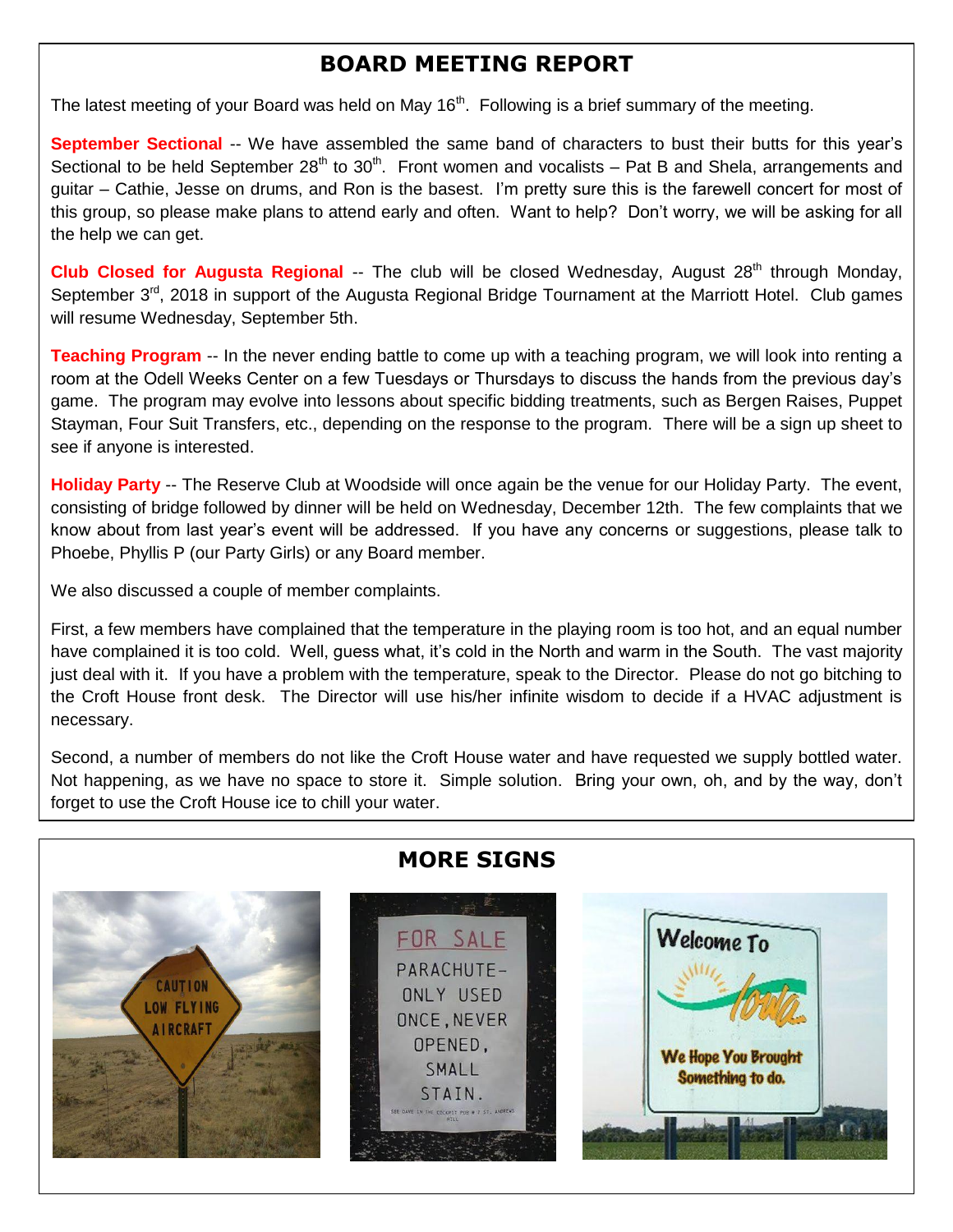# **SUCH A DEAL**

I

Due to the, um, somewhat surprising response to last month's Bridge in the Stables article, I believe I have found the perfect market to unload offer for sale some prime real estate.

First, we have a bridge that looms majestically over New York City's East River, linking the two boroughs of Manhattan and Brooklyn. Since 1883, its granite towers and steel cables have offered a safe and scenic passage to millions of commuters and tourists, trains and bicycles, pushcarts and cars. This can be yours for the incredibly low price of \$199.62 per month for only five years.

But, you must take action now; you can't wait, because I only have seven more available. Here it is in all its glory.



Second, we have an incredible 3.75962 acre tract in beautiful downtown Everglades City, Florida. Looks like a perfect site for yet another fifty or sixty floor condo. By paying a few mill to the Trump Organization you could brand it Trump Tower Swamp (for which they will do absolutely nothing). The market is there by targeting all the swamp creatures the POTUS is draining from Washington. I mean, they got to go somewhere to get away from the snakes he's replacing them with. So, they should be comfortable in the swamp environment. This is truly a developer's nightmare dream come true. All offers will be considered. Here are two pictures of this gorgeous property.



As an extra bonus, I am offering the one and only original manuscript of *Gullible's Travels* to each and everyone submitting an offer for these properties.